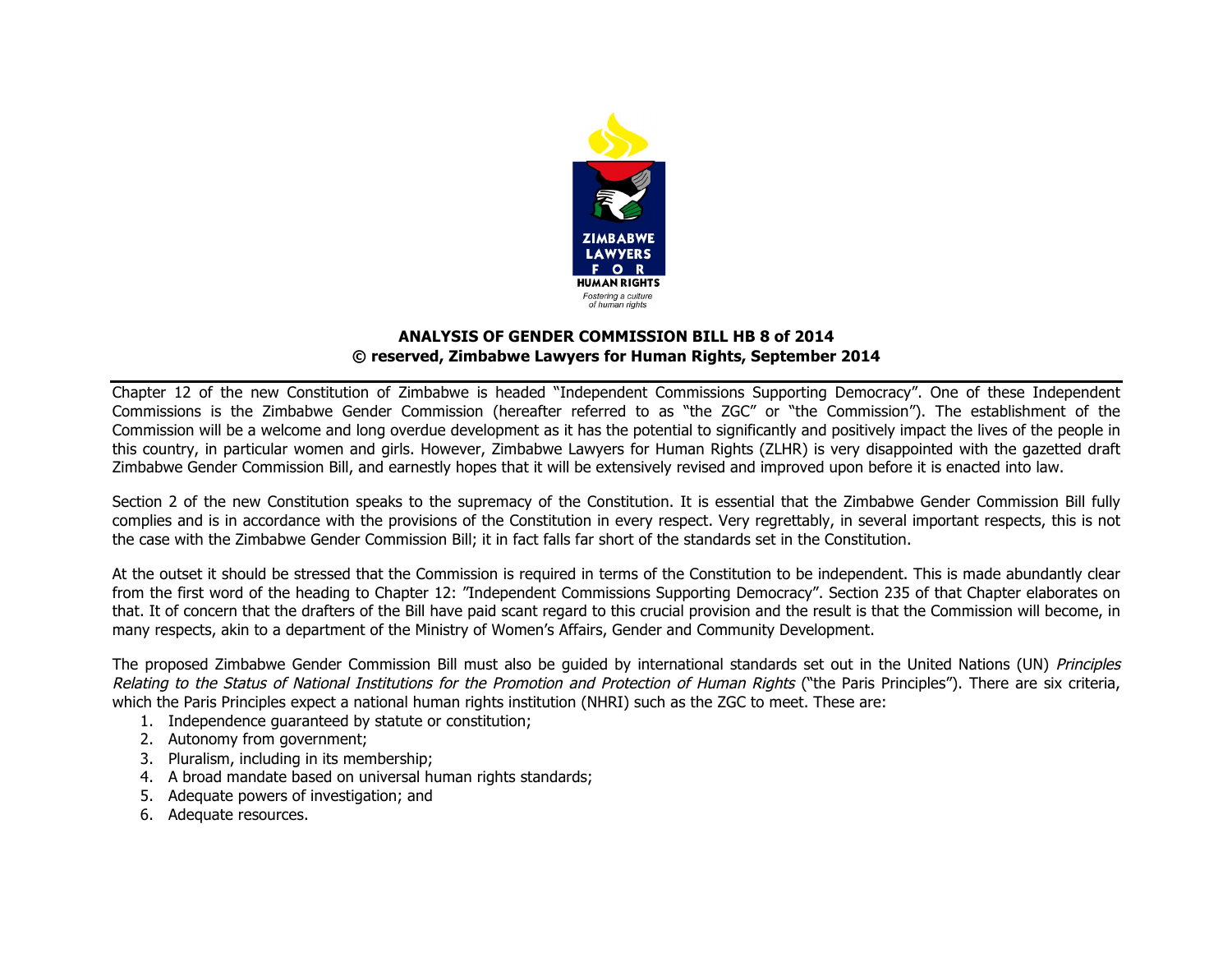International recognition of NHRIs takes place through their accreditation status, based on its compliance with the above criteria. It should be the ambition of any NHRI that it achieves an 'A' accreditation status which would allow it to participate fully in the UN Human Rights system. This should also be the ambition of the state, which establishes the NHRI. The proposed Zimbabwe Gender Commission Bill falls far short of the essential criteria set out in the Paris Principals; as a result, unless it is extensively revised and improved before it is enacted into law, the Commission will receive little if any UN recognition. This will reflect on the standing of the Commission in international law. It will also mean that it will be extremely difficult to attract suitable financial and moral support to make it fully operational and effective.

Zimbabwe Lawyers for Human Rights (ZLHR) therefore urges stakeholders to constructively debate the provisions of this Bill and ensure that this law will fully comply with the Constitution, and with the human rights obligations which the government has signed up so as to create a foundation for the smooth implementation and respect of the principles of gender equality and non-discrimination.

The ZGC should be protected from challenges that continue to affect the performance of other constitutional commissions, including lack of independence, lack of adequate resources, skewed accountability mechanisms, a weak mandate and lack of public support and confidence in their effectiveness. In the creation of the Commission, ZLHR therefore urges the government to ensure that the Commission is equipped with a wide mandate that is sufficiently broad to allow it to overcome these obstacles and perform effectively.

| <b>CONSTITUTIONAL</b>                                                                                                 | <b>SECTION</b><br>ΙN  | <b>SUMMARY OF PROVISION</b>                                                                                                                                                                            | <b>COMMENTS</b>                                                                                                                                                                                                                                                                                                                                                          |
|-----------------------------------------------------------------------------------------------------------------------|-----------------------|--------------------------------------------------------------------------------------------------------------------------------------------------------------------------------------------------------|--------------------------------------------------------------------------------------------------------------------------------------------------------------------------------------------------------------------------------------------------------------------------------------------------------------------------------------------------------------------------|
| <b>PROVISION</b>                                                                                                      | THE BILL              |                                                                                                                                                                                                        |                                                                                                                                                                                                                                                                                                                                                                          |
| <b>Section 245</b><br><b>Establishment and</b><br>composition<br>оf<br>Zimbabwe<br>the<br>Gender<br><b>Commission</b> | <b>Preamble</b>       | provisions of the<br>Stipulates<br>Constitution<br>establishing the Zimbabwe Gender Commission<br>(ZGC), constitution of the commission, its<br>functions and reports to be made by the<br>Commission. | In addition to restating the provisions that<br>$\bullet$<br>establish the Commission, sections giving<br>reference to gender equality should also be<br>restated in the Preamble particularly<br>section 17 [gender balance], section $3(1)$<br>(g) [gender equality], section 56 [equality<br>and non-discrimination], section 80 (1) and<br>(3) [the rights of women] |
|                                                                                                                       | <b>Interpretation</b> | The Bill defines for the purpose of the Act the<br>following terms, annual report, commission, chief<br>executive officer and systemic barriers prejudicial<br>to gender equality.                     | There is need to define the difference<br>$\bullet$<br>between gender and sex and also define<br>equality, discrimination, marginalisation and<br>persons with disabilities. The term hearing<br>should be defined for the purposes of this<br>Act.                                                                                                                      |
| <b>Section 234</b><br><b>Staff of</b><br>independent                                                                  | <b>Section 3</b>      | Provides that the ZGC is a body with the capacity<br>to sue and be sued at law. Members of the<br>Commission shall hold office for up to 5 years                                                       | Terms and conditions of service should be<br>$\bullet$<br>determined by members of the Commission<br>together<br>with<br>parliament<br>the<br>as                                                                                                                                                                                                                         |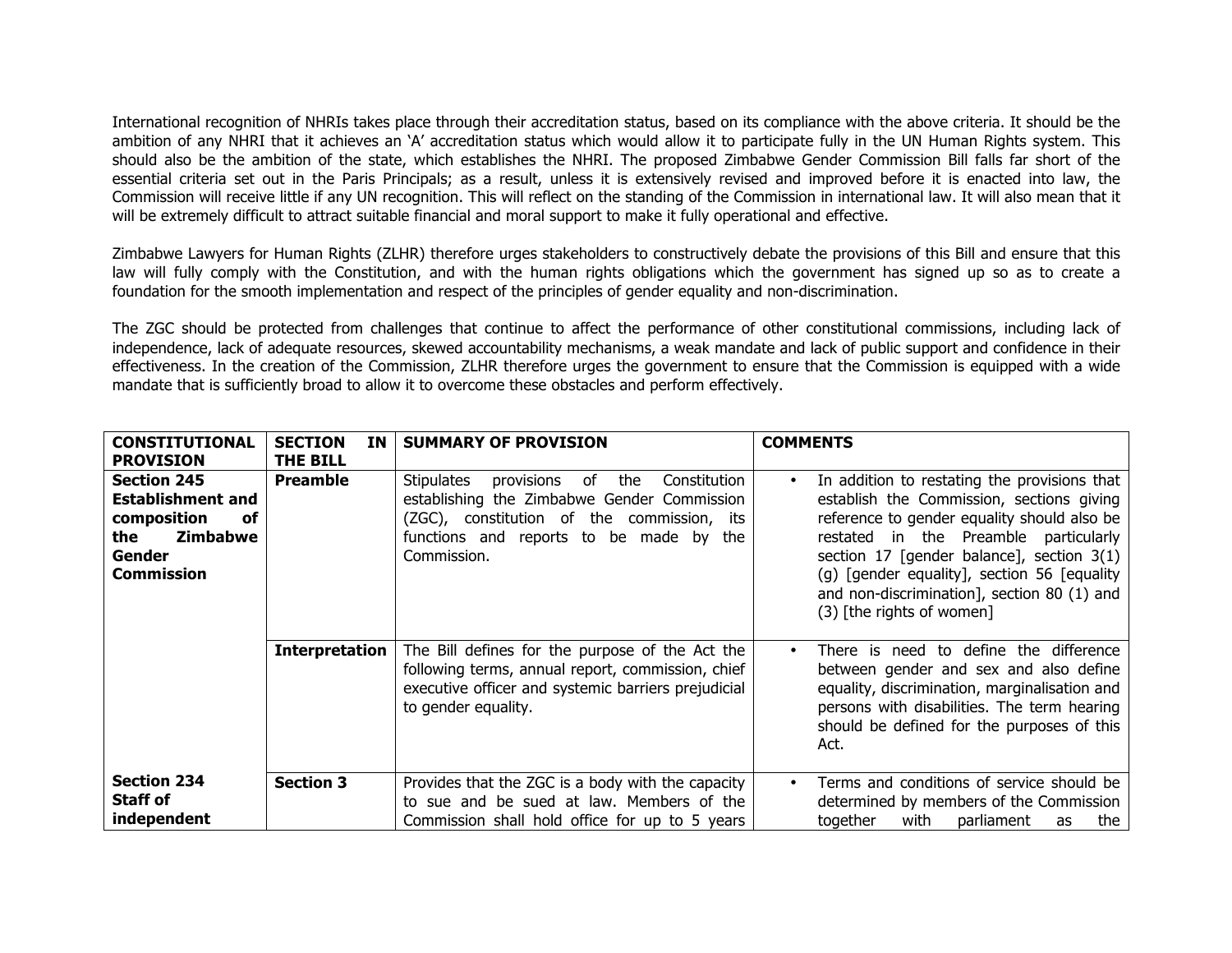| <b>Commissions</b>                                                                                           | and only eligible for one more term. Terms and                                                                                                                                                                                                                                                                                                                                                                                              |           | Constitution authorises the Commission to                                                                                                                                                                                                                                                                                                                                                                                                                                                                                                                                                                                                                                                                                                                                                                                                                                                                                                                                                                                                                                                                                                                                                                                                                                                                                                                                                                                                                                               |
|--------------------------------------------------------------------------------------------------------------|---------------------------------------------------------------------------------------------------------------------------------------------------------------------------------------------------------------------------------------------------------------------------------------------------------------------------------------------------------------------------------------------------------------------------------------------|-----------|-----------------------------------------------------------------------------------------------------------------------------------------------------------------------------------------------------------------------------------------------------------------------------------------------------------------------------------------------------------------------------------------------------------------------------------------------------------------------------------------------------------------------------------------------------------------------------------------------------------------------------------------------------------------------------------------------------------------------------------------------------------------------------------------------------------------------------------------------------------------------------------------------------------------------------------------------------------------------------------------------------------------------------------------------------------------------------------------------------------------------------------------------------------------------------------------------------------------------------------------------------------------------------------------------------------------------------------------------------------------------------------------------------------------------------------------------------------------------------------------|
|                                                                                                              | conditions set by Minister of Women Affairs,<br>Gender and Community Development (herein<br>after referred to as the Minister).                                                                                                                                                                                                                                                                                                             |           | regulate its own conditions of service whilst<br>reporting to parliament.                                                                                                                                                                                                                                                                                                                                                                                                                                                                                                                                                                                                                                                                                                                                                                                                                                                                                                                                                                                                                                                                                                                                                                                                                                                                                                                                                                                                               |
| <b>Section 237</b><br>Appointment and<br>removal<br>of<br>members<br>of<br>Independent<br><b>Commissions</b> | The President shall appoint the chairperson and<br>the vice from the members of the Commission<br>after consultation with the Committee<br>on<br>Standing Rules and Orders (CSRO). The<br>chairperson and vice shall be of different<br>genders.<br>The President shall appoint 7 members to the<br>ZGC from a list of at least 12 nominees submitted<br>by the CSRO.<br>One member to be nominated from the National<br>Council of Chiefs. | i.<br>ii. | Procedure for appointing members of the<br>Commission should be set out in the Act as<br>expressed in the Constitution section<br>237(1)<br>In terms of the Constitution section 320 (1)<br>Commissioners are to serve for five year<br>terms and are eligible to one more term.<br>Section 3(1) of the Bill, terms and<br>conditions set by the Minister of Gender<br>and Women Affairs; purport to re-appoint<br>Commissioners for more than one term.<br>However sections 237 and 245 of the<br>Constitution already set out how the ZGC<br>Commissioners are to be appointed. Section<br>3(1) of the Bill is therefore unconstitutional.<br>Paragraph 3 of the First schedule of the Bill<br>provides that Commissioners are to remain<br>in office for 6 months after expiry of their<br>terms of office pending the appointment of<br>successors. The Constitution makes no<br>provision for such extension and therefore<br>this provision is ultra vires the Constitution.<br>Section 245(2) of the Constitution sets out<br>the selection criteria for Commissioners.<br>The qualifications to be appointed a<br>Commissioner are not clearly spelt out. This<br>should<br>be<br>done and in addition,<br>Commissioners should also be required to<br>have the following characteristics:<br>Must be of the highest moral standing;<br>Must be able and willing to act impartially<br>and independently, without fear, favour or<br>prejudice, in the conduct of their duties; |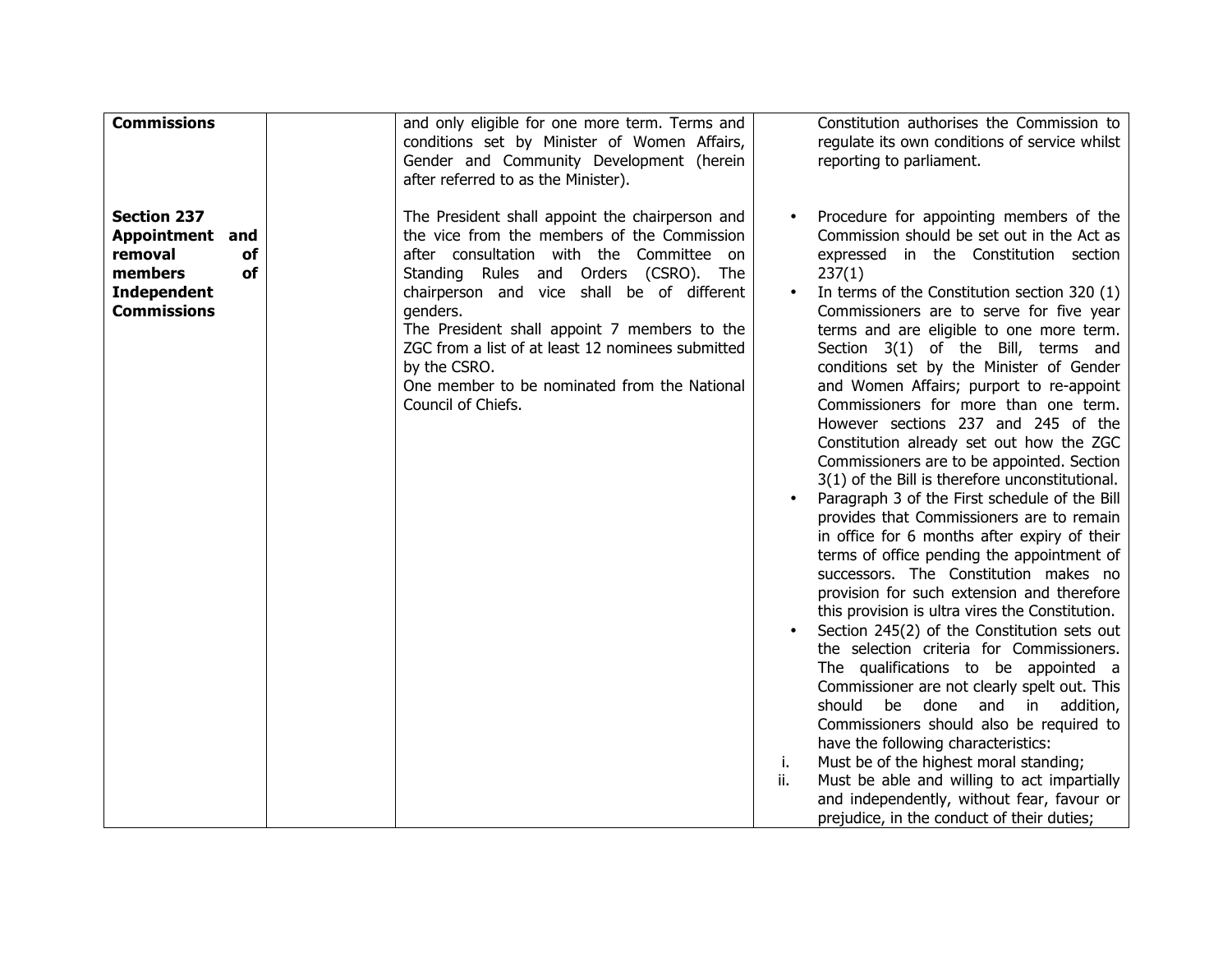|  |                                                                                   | iii.<br>Must have a proven, positive and<br>demonstrable record of promoting a<br>respect for, and culture of, human rights in<br>Zimbabwe, and also of protecting human<br>rights in Zimbabwe;<br>Must not have any record whatsoever of<br>iv.<br>perpetrating human rights violations,<br>through direct or indirect involvement, by<br>acts of commission or omission;                                                                                                                                                                                                                                                                                                                                                                                                                                                                                                                                                           |
|--|-----------------------------------------------------------------------------------|--------------------------------------------------------------------------------------------------------------------------------------------------------------------------------------------------------------------------------------------------------------------------------------------------------------------------------------------------------------------------------------------------------------------------------------------------------------------------------------------------------------------------------------------------------------------------------------------------------------------------------------------------------------------------------------------------------------------------------------------------------------------------------------------------------------------------------------------------------------------------------------------------------------------------------------|
|  | Inclusion of a section on guiding principles<br>This a new section to be inserted | <b>Recommendation:</b> There is need to consider the<br>following guiding principles a) impartiality, gender<br>equality and gender equity; b) inclusiveness, non-<br>discrimination and protection of marginalised<br>groups                                                                                                                                                                                                                                                                                                                                                                                                                                                                                                                                                                                                                                                                                                        |
|  | Independence of the Commission in terms of<br>Section 235                         | Restate Section 235 in this Section.<br>$\bullet$<br>It should be explicitly stated that the<br>Commission must be independent<br>Members of the Commission<br>should<br>perform their duties without fear or favour<br>Commissioners should not take part in an<br>investigation of a matter where they have a<br>pecuniary or other interest which might<br>preclude them from acting in an a fair,<br>unbiased and proper manner<br>Section 16 of the ZGC Bill which states that<br>the Minister can give policy direction to the<br>commission in relation to issues of national<br>interests is unconstitutional<br>The Bill in Paragraph 4 of the First Schedule<br>$\bullet$<br>provides that Commissioners are permitted<br>to resign by giving notice to the Minister.<br>The<br>Constitution<br>provides<br>that<br>Commissioners are independent and there<br>is therefore no basis for them to resign to<br>the Minister |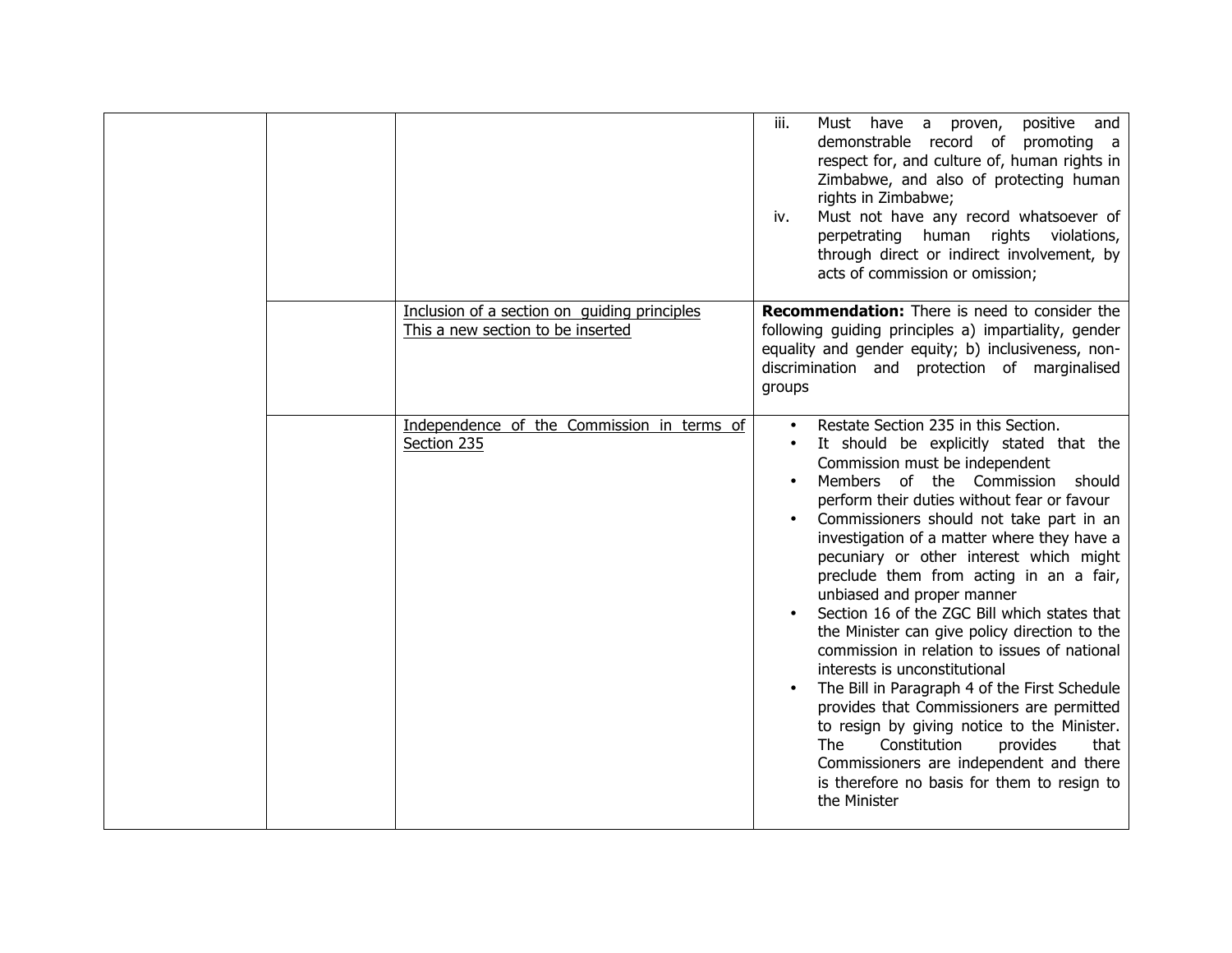| <b>Section 246</b><br><b>Functions of the</b><br><b>ZGC</b> | Section 4 as<br>read<br>with<br>second<br>schedule | Functions of the Commission<br>Provides that, in addition to the functions in the<br>Constitution,<br>the<br><b>ZGC</b><br>shall<br>conduct<br>investigations, host the Gender Forum and<br>perform any other act permitted at law.                                                                                                                                     | $\bullet$ | Functions of the ZGC should be listed as<br>broadly as stated in the Constitution in<br>Section 246 and not just to make reference<br>to provisions of the Constitution.<br>The Bill should also include other additional<br>functions to allow for a wider mandate and<br>more effectiveness                                                                                                                                                                                                                                                                                                                                                                                                                                                                                                                                                                                                                                                                    |
|-------------------------------------------------------------|----------------------------------------------------|-------------------------------------------------------------------------------------------------------------------------------------------------------------------------------------------------------------------------------------------------------------------------------------------------------------------------------------------------------------------------|-----------|------------------------------------------------------------------------------------------------------------------------------------------------------------------------------------------------------------------------------------------------------------------------------------------------------------------------------------------------------------------------------------------------------------------------------------------------------------------------------------------------------------------------------------------------------------------------------------------------------------------------------------------------------------------------------------------------------------------------------------------------------------------------------------------------------------------------------------------------------------------------------------------------------------------------------------------------------------------|
|                                                             | <b>Section 5</b>                                   | Provides that the ZGC will place a notice in the<br>government gazette informing the public of its<br>intention to investigate systematic barriers<br>prejudicial to gender equality.                                                                                                                                                                                   | $\bullet$ | Placing such a public notice may prejudice<br>the intended investigations in certain<br>circumstances.<br>However<br>other<br>in.<br>circumstances it may not be possible for<br>one to rectify some of the systemic barriers<br>of<br>gender<br>inequality<br>before<br>the<br>investigation begins. The notice period can<br>be seen as a way in which the Commission<br>shows transparency in its work. Publishing<br>a notice will alert the relevant institution to<br>avail relevant documents to facilitate<br>thorough research which will form the basis<br>for informed recommendations. However<br>other non- formal ways of investigation<br>should be considered where notice does<br>not have to be given.<br>The ZGC should also publish its rules and<br>procedures of investigating to the general<br>public,<br>after<br>and<br>its<br>report<br>the<br>The rules<br>should<br>investigations.<br>be<br>published under a statutory instrument |
|                                                             | <b>Section 6</b>                                   | Manner of conducting investigations<br>ZGC shall conduct investigations in the form of<br>public or closed hearings with powers to summon<br>any person, ask any questions, require answers<br>for questions put and seek assistance from the<br>police in investigations.<br>ZGC not bound by the rules of evidence.<br>Person appearing at the ZGC may be represented |           | The section omits to lay out procedure for<br>obtaining search warrants, entering and<br>searching premises and removing articles<br>that may be used in investigations.<br>The Act should provide for the procedure of<br>receiving complaints from the public which<br>will lead to investigations. There is also<br>need to have clear-cut admissibility                                                                                                                                                                                                                                                                                                                                                                                                                                                                                                                                                                                                      |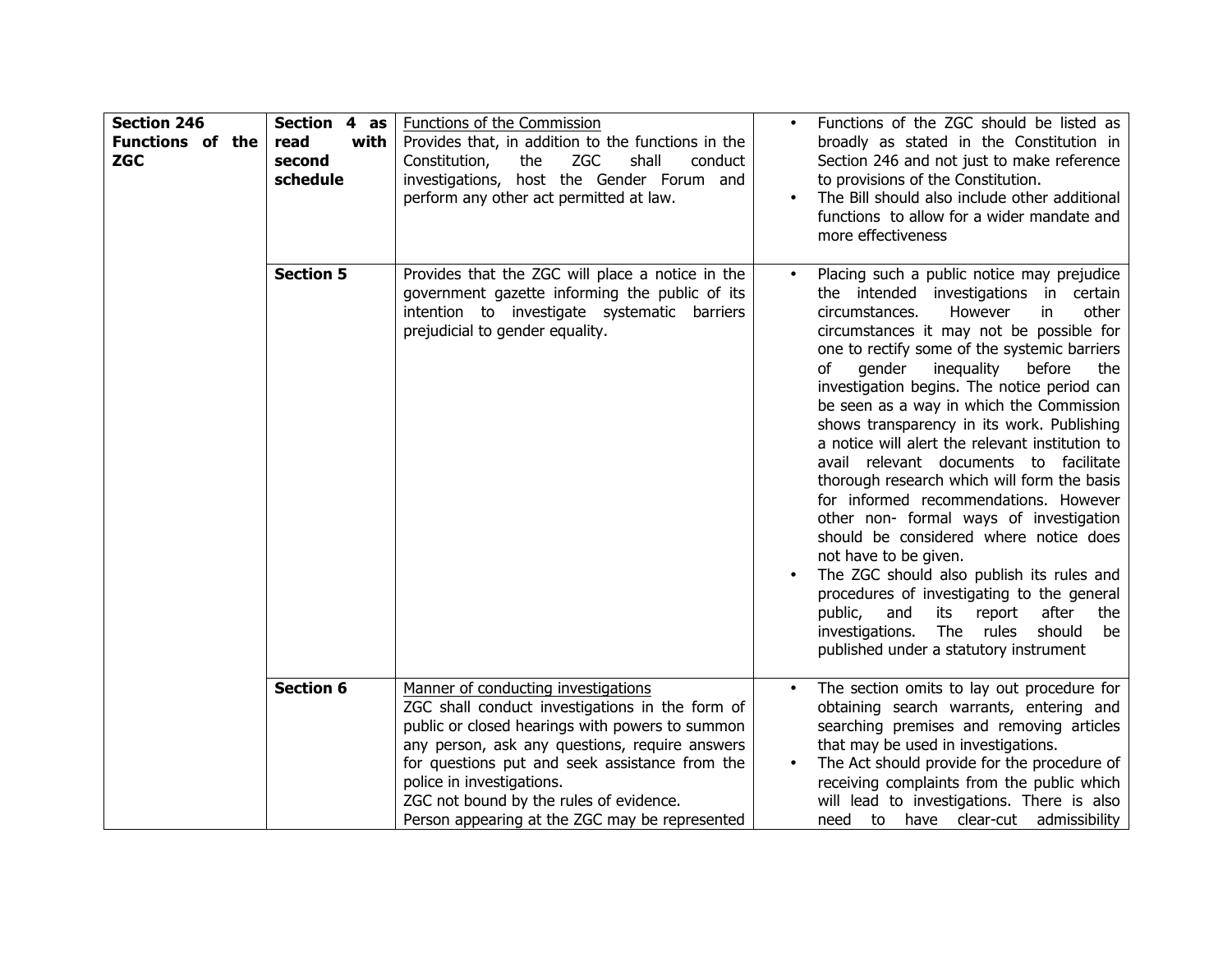|                                                                                                                                            |                  | by a legal practitioner.<br>Information obtained in investigations cannot be<br>disclosed to any person, except if the identity of<br>the person is not disclosed or for purposes of<br>investigation, and reporting.<br>The Minister may issue a certificate stipulating<br>that the disclosure of any information is<br>prejudicial to the state, and thereafter the<br>hearing may proceed in camera.<br>Any member of the Commission who discloses<br>information obtained during investigations shall<br>be guilty of an offense punishable by a fine of up<br>to level 12 or imprisonment of up to 2years.<br>The law of evidence relating to competence and<br>compellabity of witnesses shall apply | $\bullet$ | procedures which will help in determining<br>which cases will be taken up and the<br>appropriate procedure<br>The ZGC must formulate its own Rules of<br>procedure to apply; it is not clear what the<br>investigation limitations of the commission<br>are. How will the Commission work in<br>relation to Section 85 of the Constitution<br>How will the ZGC relate to the ZHRC what<br>kind of collaboration will the ZGC have with<br>the gender desk in the ZHRC?<br>The procedural aspects are problematic;<br>there is need to clarify Section $6(8)$ (a)<br>which provides that a person sworn as a<br>witness must answer fully and satisfactorily<br>a question put before him as it is not clear<br>what constitutes a full and satisfactory<br>answer.<br>It is not clear when the assistance of the<br>police be sought<br>There is need for a clear referral system.<br>The section creates interference by the<br>executive in the work of the ZGC through<br>the Minister.<br>The ZGC should also employ Alternative<br>Dispute Resolution Mechanisms (ADRM)<br>such as arbitration and mediation for<br>purposes of resolving issues arising from<br>violations of gender equality before<br>pursuing other means |
|--------------------------------------------------------------------------------------------------------------------------------------------|------------------|-------------------------------------------------------------------------------------------------------------------------------------------------------------------------------------------------------------------------------------------------------------------------------------------------------------------------------------------------------------------------------------------------------------------------------------------------------------------------------------------------------------------------------------------------------------------------------------------------------------------------------------------------------------------------------------------------------------|-----------|------------------------------------------------------------------------------------------------------------------------------------------------------------------------------------------------------------------------------------------------------------------------------------------------------------------------------------------------------------------------------------------------------------------------------------------------------------------------------------------------------------------------------------------------------------------------------------------------------------------------------------------------------------------------------------------------------------------------------------------------------------------------------------------------------------------------------------------------------------------------------------------------------------------------------------------------------------------------------------------------------------------------------------------------------------------------------------------------------------------------------------------------------------------------------------------------------------------------------------|
| Section 247 of the<br><b>Constitution</b><br><b>Reports by ZGC</b><br><b>Section 323</b><br><b>Commissions</b><br>to<br>report annually to | <b>Section 7</b> | Reports and recommendations to Minister after<br>investigations<br>Provides that after investigations, ZGC should<br>report its finding and recommendations to the<br>Minister                                                                                                                                                                                                                                                                                                                                                                                                                                                                                                                              |           | The report should be tabled to parliament<br>through the Minister, and not to the<br>Minister. The role of the Minister should be<br>limited to receiving reports and tabling<br>them in parliament. A provision should be<br>added directing the minister to table the<br>commission's report in parliament in a                                                                                                                                                                                                                                                                                                                                                                                                                                                                                                                                                                                                                                                                                                                                                                                                                                                                                                                  |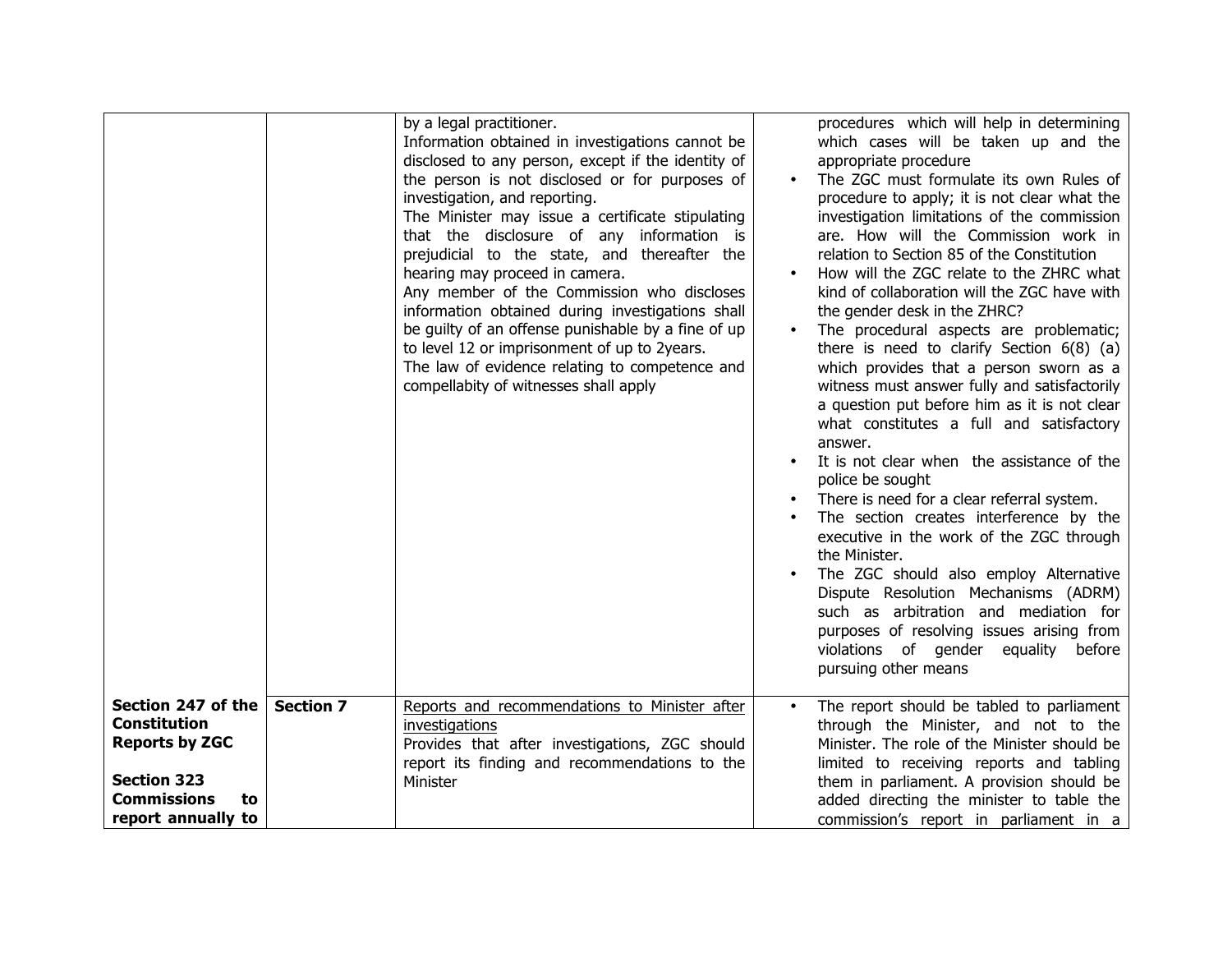| <b>Parliament</b><br><b>Section 247</b><br><b>Reports by ZGC</b>                            |                                                                                  |                                                                                                                                                                                                                                                                                                                                   | $\bullet$              | prescribed time<br>Findings and Recommendations can be<br>made to any institution, public body or<br>organ of the state which can address the<br>issue that was being investigated.<br>Referral system should be clear when                                                                                                                                                                                                  |
|---------------------------------------------------------------------------------------------|----------------------------------------------------------------------------------|-----------------------------------------------------------------------------------------------------------------------------------------------------------------------------------------------------------------------------------------------------------------------------------------------------------------------------------|------------------------|------------------------------------------------------------------------------------------------------------------------------------------------------------------------------------------------------------------------------------------------------------------------------------------------------------------------------------------------------------------------------------------------------------------------------|
| <b>Section 235</b><br><b>Independence</b><br>of<br>the Commissions                          |                                                                                  |                                                                                                                                                                                                                                                                                                                                   |                        | should the ZHRC take over certain issues<br>and under what circumstances to avoid<br>duplication of efforts.<br>There should be follow up process if the<br>recommendations by the Commission are<br>not addressed and responsible institutions<br>or person held to account.                                                                                                                                                |
|                                                                                             | <b>Section 8</b>                                                                 | Gender Forum<br>Sets out the parameters within which the ZGC<br>will hold an annual Gender Forum                                                                                                                                                                                                                                  | $\bullet$              | It is not provided for in the Constitution<br>however it will create space for the<br>Commission to interact with stakeholders<br>who will enable it to adequately fulfil its<br>mandate.<br>It could also be useful to make provision<br>for public consultations and education in all<br>regions by the commissions instead of<br>having one annual gender forum.<br>The Sections could be renamed to reflect<br>this role |
|                                                                                             | <b>Section 9</b>                                                                 | Conduct of Gender Forum<br>The ZGC shall constitute an ad hoc committee for<br>purposes of the Gender Forum. Conclusions of<br>the Gender Forum shall be presented in writing<br>to the Minister.                                                                                                                                 | $\bullet$<br>$\bullet$ | The ZGC is independent and reports to<br>Parliament; therefore there is no basis of<br>submitting reports to the Minister.<br>It is not clear what becomes of this report<br>after submission , no action or follow up                                                                                                                                                                                                       |
| <b>Section 234</b><br><b>Staff</b><br>of<br>the<br><b>Independent</b><br><b>Commissions</b> | <b>Section</b><br>10<br>and<br>paragraph<br>4<br>of the First<br><b>Schedule</b> | Appointment and functions of Chief Executive<br>Officer (CEO) of ZGC<br>The ZGC shall appoint, in consultation with the<br>Minister on terms and conditions of employment<br>of the CEO of the ZGC.<br>The Minister may, in consultation with the Civil<br>Service Commission (CSC) appoint a person in<br>his employ to the CEO. | $\bullet$              | The CEO reports to the commission in order<br>to maintain independence of the<br>commission, as such should be appointed<br>by members of the commission in<br>consultation with parliament.<br>The CEO should tender resignation to the<br>chairperson of the Commission and not to                                                                                                                                         |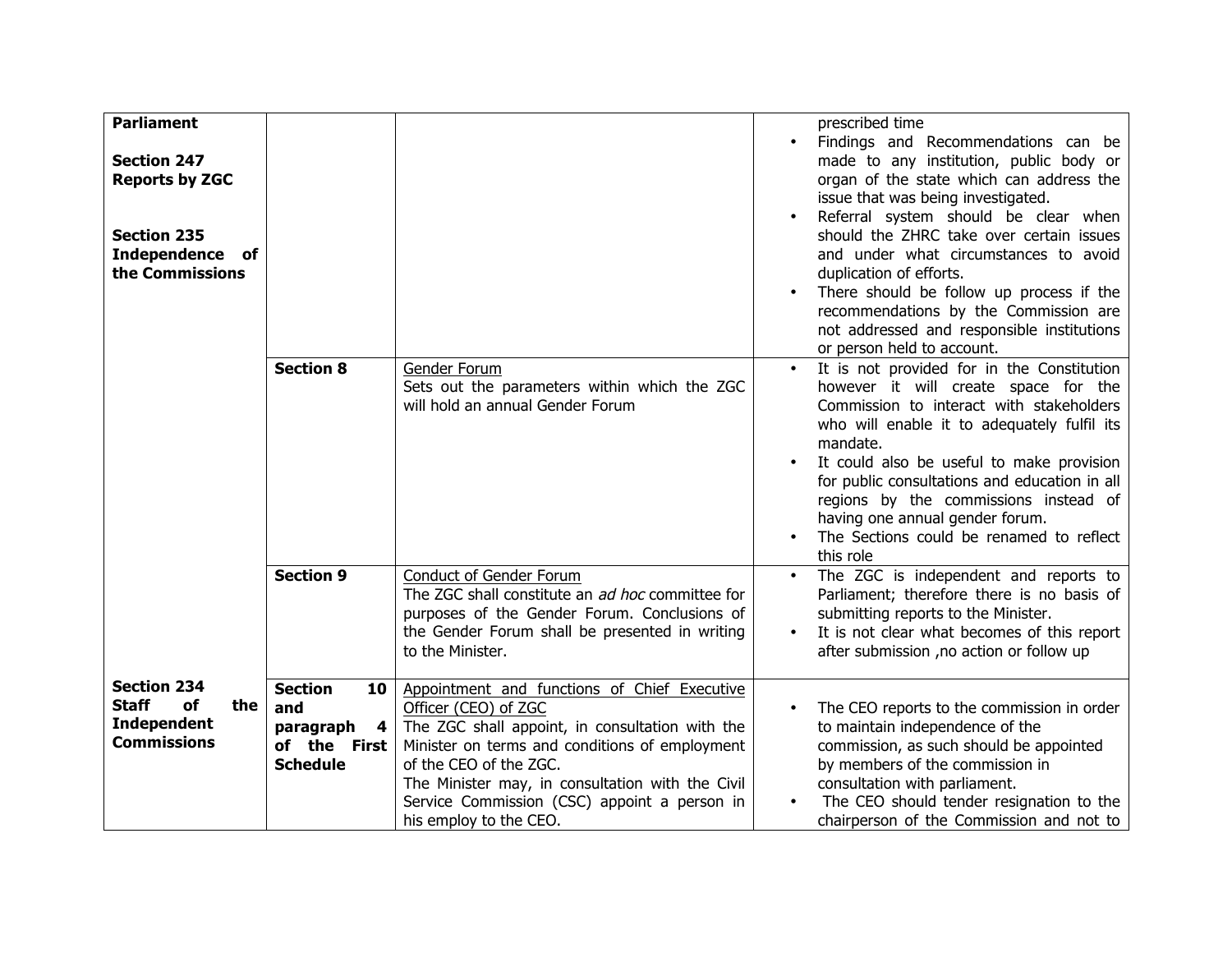|                                                        |                                                                        | CEO should be Zimbabwean citizen and ordinarily<br>resident in Zimbabwe except with authority from<br>the Minister.<br>The CEO or any member of staff shall vacate<br>their office by giving notice to the Minister.<br>The section sets out the functions of the CEO                                 | $\bullet$ | the Minister. The CEO should report to the<br>Commission only.<br>There is a potential challenge in the<br>recruitment of a CEO from the Ministry as<br>there is possibility that a senior person who<br>may not necessarily be well qualified could<br>be appointed to the Commission. The<br>Minister should not participate in the<br>process of employing staff at the ZGC. The<br>Commission possibly with the Civil Service<br>Commission and not the Minister should<br>appoint the CEO                                                                                                                           |
|--------------------------------------------------------|------------------------------------------------------------------------|-------------------------------------------------------------------------------------------------------------------------------------------------------------------------------------------------------------------------------------------------------------------------------------------------------|-----------|--------------------------------------------------------------------------------------------------------------------------------------------------------------------------------------------------------------------------------------------------------------------------------------------------------------------------------------------------------------------------------------------------------------------------------------------------------------------------------------------------------------------------------------------------------------------------------------------------------------------------|
|                                                        | <b>Section 11</b><br><b>Other Staff of</b><br>the<br><b>Commission</b> | Other staff of Commission<br>The Commission shall in consultation with the<br>Minister and the Minister of Finance appoint staff<br>of the ZGC                                                                                                                                                        | $\bullet$ | The Minister should not be involved in<br>employing staff of the ZGC as the<br>commission has authority to employ staff<br>and regulate their conditions of service.<br>Parliament, The Public Service Commission<br>and the Minister of finance may be<br>consulted for purposes of ensuring that<br>there in as adequate budget for the staff<br>employed.                                                                                                                                                                                                                                                             |
| Section 247 and<br>323 Reports of<br><b>Commission</b> | <b>Section 12</b>                                                      | Reports of the Commission<br>The ZGC shall submit its financial year report to<br>the Minister in a format determined by the<br>Minister. The Minister shall submit the report to<br>parliament.<br>The ZGC will submit to the Minister any other<br>report and information required by the Minister. | $\bullet$ | According to the Constitution, the ZGC<br>sends its reports to Parliament through the<br>Minister. As such, the Minister's role is<br>limited to accepting the report and tabling<br>it in Parliament. To allow for better<br>accountability after tabling in parliament<br>the report should also be submitted to the<br>President<br>The ZGC reports to parliament and not to<br>the Minister, therefore additional reports<br>and information cannot be requested by<br>the Minister, this will adversely hamper on<br>independence of the Commission.<br>The reports of the Commission should also<br>be made public |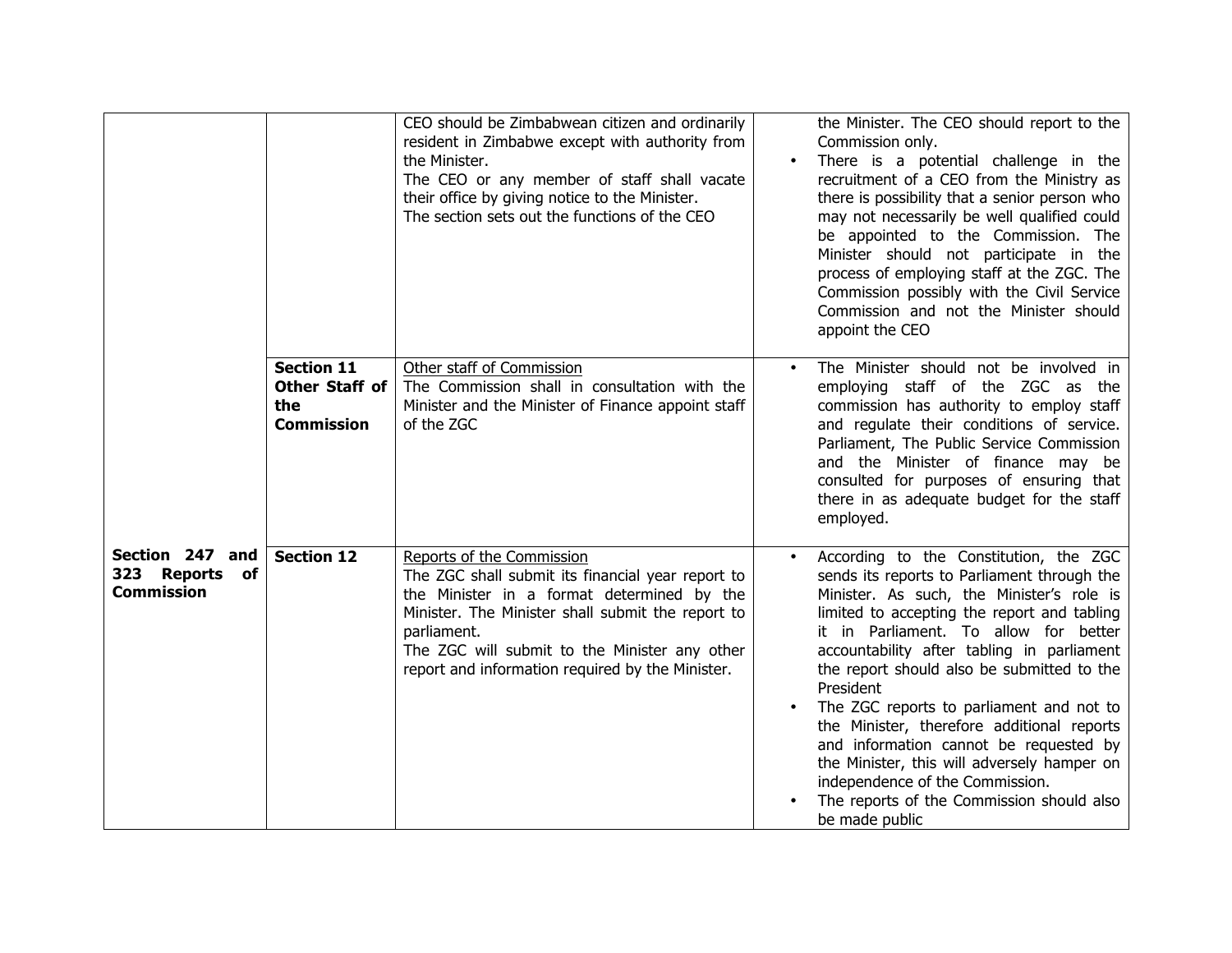| Section 322 and<br>325<br>of<br>the<br><b>Constitution</b><br><b>Section 235</b><br><b>Independence</b><br>of<br><b>Commissions</b> | <b>Section 13</b>               | Funds of the Commission<br>Funds for the ZGC will be from money<br>appropriated for the Commission by an Act of<br>Parliament, registration fees<br>charged<br>for<br>attending the Gender Forum, any funds donated<br>from any place.<br>Money not immediately required will be invested<br>in a manner approved by the Minister and the<br>Minister of Finance.                                                                                                                                              | $\bullet$<br>$\bullet$ | If funds for the ZGC are obtained through<br>parliament, then approval for investments<br>must be made by parliament and not by<br>any Minister.<br>Section 325 calls upon government to<br>ensure that adequate funds are provided<br>to the commissions and other institutions<br>established by this constitution to ensure<br>that they perform their<br>functions<br>effectively<br>The commission should be afforded a<br>reasonable<br>opportunity<br>to<br>make<br>representations<br>to<br>parliamentary<br>a a<br>committee as to the funds to be allocated<br>to them in each financial year sec 325(2)<br>There is need to specify the kinds of<br>investments that the commission can enter<br>into to create checks and balances. |
|-------------------------------------------------------------------------------------------------------------------------------------|---------------------------------|----------------------------------------------------------------------------------------------------------------------------------------------------------------------------------------------------------------------------------------------------------------------------------------------------------------------------------------------------------------------------------------------------------------------------------------------------------------------------------------------------------------|------------------------|-------------------------------------------------------------------------------------------------------------------------------------------------------------------------------------------------------------------------------------------------------------------------------------------------------------------------------------------------------------------------------------------------------------------------------------------------------------------------------------------------------------------------------------------------------------------------------------------------------------------------------------------------------------------------------------------------------------------------------------------------|
|                                                                                                                                     | <b>Section 14</b><br>Section 15 | Accounts of Commission and Appointment of<br>internal Auditor<br>The ZGC shall keep proper accounts and records<br>of all activities, funds and property including any<br>other records that the Minister will direct. A<br>financial report will be submitted on a yearly<br>basis to the Minister.<br>Section 80 of the Public Finance Management Act<br>shall apply to the Commission<br>Audit of Accounts<br>Accounts shall be audited by the auditor general.<br>Any person who refuses to give, or gives | $\bullet$<br>$\bullet$ | The ZGC is accountable to parliament,<br>therefore any reports on financial accounts<br>and records should be sent to Parliament<br>and not to the Minister.<br>Audit of accounts is commendable to allow<br>for transparency and accountability                                                                                                                                                                                                                                                                                                                                                                                                                                                                                                |
|                                                                                                                                     | <b>Section 16</b>               | inadequate information shall be guilty of offence<br>punishable by a fine up to level 12 or<br>imprisonment up to 2 years.<br>Minister may give Commission directions in<br>national interest.                                                                                                                                                                                                                                                                                                                 | $\bullet$              | This section is contrary to the constitution<br>which provides that Commissioners are                                                                                                                                                                                                                                                                                                                                                                                                                                                                                                                                                                                                                                                           |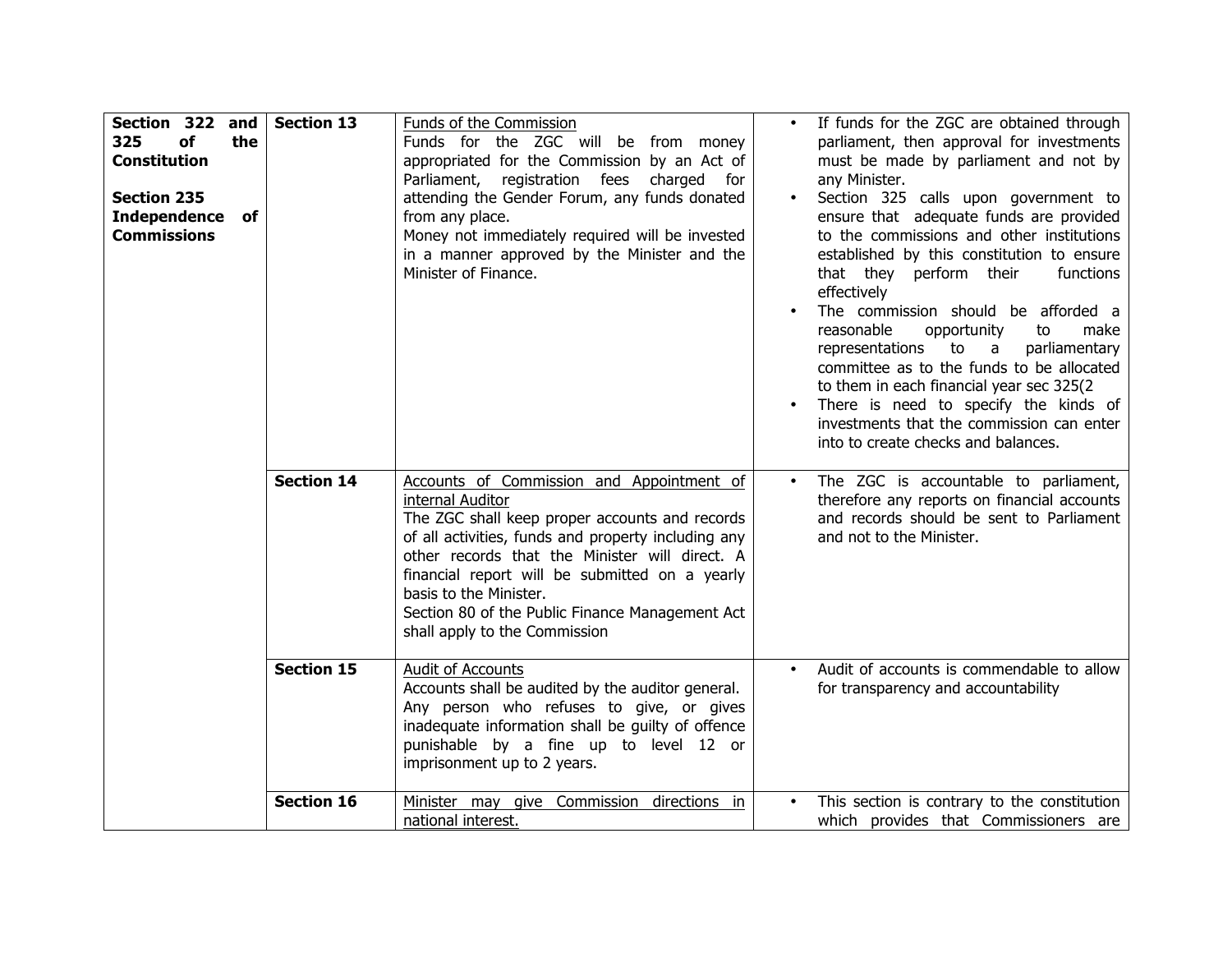|                                                                                                                                                        |                                           | The Minister may give ZGC policy directives<br>consistent with national interests. The ZGC shall<br>comply with any directions so given, and shall set<br>out the directions in their annual report.                                                                                                                                                                            |           | independent and are not subject to the<br>direction of any one, they must act<br>according to the constitution, without fear,<br>favor or prejudice although they are only<br>accountable to parliament. The ZGC should<br>therefore set its own policies without any<br>involvement of the Minister. |
|--------------------------------------------------------------------------------------------------------------------------------------------------------|-------------------------------------------|---------------------------------------------------------------------------------------------------------------------------------------------------------------------------------------------------------------------------------------------------------------------------------------------------------------------------------------------------------------------------------|-----------|-------------------------------------------------------------------------------------------------------------------------------------------------------------------------------------------------------------------------------------------------------------------------------------------------------|
|                                                                                                                                                        | <b>Section 17</b>                         | Regulations<br><b>The</b><br>Minister<br>make<br>may<br>regulations<br>-in<br>consultation with the Commission which are<br>necessary to give effect to this Act. The<br>Regulations may provide for the terms of Office<br>of the CEO and other staff. They will also provide<br>for penalties which may be imposed for<br>contravening the regulations.                       |           | Commission staff has the authority to<br>regulate their own conditions of service; as<br>such there is no legal basis for Ministerial<br>regulation of such terms and conditions.                                                                                                                     |
| <b>Section 235</b><br><b>Independence</b><br>of<br><b>Commissions</b><br><b>Section 234</b><br><b>Staff</b><br>of<br>independent<br><b>Commissions</b> | <b>First Schedule</b><br><b>Section 2</b> | Disqualification for appointment as member<br>A person shall be disqualified to be a member at<br>the ZGC if they are not Zimbabwean citizen or<br>ordinarily resident in Zimbabwe, have been<br>declared insolvent, have been sentenced to<br>imprisonment without the option of a fine, a<br>member of parliament and if they hold office in<br>two or more statutory bodies. |           | It is recommended that a list of the<br>qualifications to be member should also be<br>set out, such as age, level of education,<br>experience etc.                                                                                                                                                    |
|                                                                                                                                                        | <b>First Schedule</b><br><b>Section 3</b> | Expiry of membership and re-appointment of<br>members<br>At the expiry of a term of office for members of<br>the ZGC, members remain in office until they<br>have been re-appointed or their successors have<br>been appointed. They shall not continue to hold<br>office beyond 6 months. A person who ceases to<br>be a member shall be eligible for re appointment.          | $\bullet$ | The section needs to be specific on how<br>long a term of office is and how many<br>terms a person is eligible for. Terms of<br>office are clearly stated as 5 years in the<br>constitution and there is no provision for<br>the extension of terms by 6 months this<br>provision is unconstitutional |
| <b>Section 237 (3)</b><br>Appointment and<br>from<br>removal<br>office of members<br>independent<br>of<br><b>Commissions</b>                           | <b>First Schedule</b><br><b>Section 4</b> | Vacation of office by members<br>Members may vacate office: after giving and<br>serving one months' notice to the Minister and/<br>when they start to serve a sentence of<br>imprisonment.<br>The Minister may require a member to vacate                                                                                                                                       |           | The procedure for removal of members of<br>the commission is the same as removal of<br>judges; therefore this section cannot stand<br>as it is. A tribunal ought to be enacted to<br>investigate if a member ought to be<br>removed from the commission and then                                      |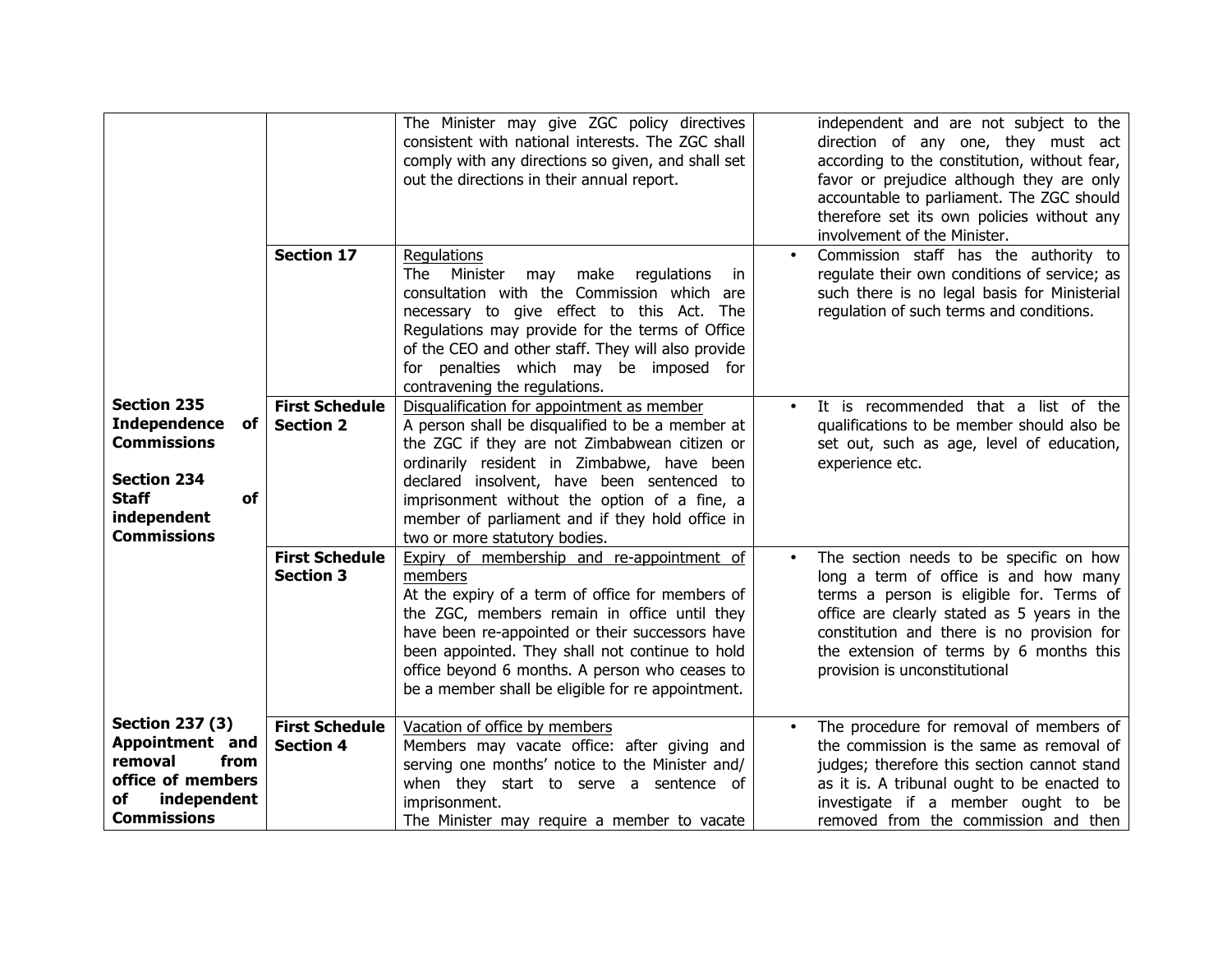| <b>Section</b><br>187<br>Removal<br><b>of</b><br><b>Judges</b>                                                             |                                           | office if he/ she has been found guilty of conduct<br>which renders him unsuitable to continue in<br>office, is mentally or physically incapable of<br>performing duties, and if a member has failed to<br>attend three consecutive meetings without just<br>cause.                                                       |                        | recommend removal of member to the<br>President. The Minister plays no role in<br>removal of a member of the Commission.                                                                                                                                                                                                                                                                                                                                                                                                                                                                                                                                                                                                                                        |
|----------------------------------------------------------------------------------------------------------------------------|-------------------------------------------|---------------------------------------------------------------------------------------------------------------------------------------------------------------------------------------------------------------------------------------------------------------------------------------------------------------------------|------------------------|-----------------------------------------------------------------------------------------------------------------------------------------------------------------------------------------------------------------------------------------------------------------------------------------------------------------------------------------------------------------------------------------------------------------------------------------------------------------------------------------------------------------------------------------------------------------------------------------------------------------------------------------------------------------------------------------------------------------------------------------------------------------|
| <b>Section 320(1)</b><br><b>Membership</b><br>of<br><b>Commissions and</b><br>conditions<br>of<br>of<br>service<br>members | <b>First Schedule</b><br><b>Section 5</b> | Suspension of members<br>The Minister may suspend without pay from<br>office any member whom criminal proceedings<br>are instituted against involving dishonesty.                                                                                                                                                         | $\bullet$<br>$\bullet$ | Suspension based on pending criminal<br>charges goes against the right to be<br>presumed innocent until proven guilty.<br>Criminal<br>proceedings<br>labour<br>and<br>proceedings are separate proceedings. As<br>such where criminal charges arise, and they<br>have a bearing on the work of a member,<br>labour proceedings should be initiated,<br>which include investigations and a hearing,<br>the outcome will then substantiate a<br>decision to suspend someone,<br>which<br>decision cannot be made merely based on<br>an allegation that someone committed a<br>criminal offence.<br>Further the decision to suspend a person<br>cannot come from the Minister as the<br>Commission has the authority to regulate<br>its own conditions of service. |
|                                                                                                                            | <b>First Schedule</b><br><b>Section 6</b> | A vacant office shall be filled within 3 months.                                                                                                                                                                                                                                                                          | $\bullet$              | This creates certainty.<br>Filling of the vacancy should comply with<br>the requirements of appointing members in<br>the Commission                                                                                                                                                                                                                                                                                                                                                                                                                                                                                                                                                                                                                             |
|                                                                                                                            | <b>First Schedule</b><br><b>Section 7</b> | The Commission shall hold its first meeting on a<br>date and place fixed by the Minister, and<br>thereafter shall regulate its meetings.<br>The Commission shall meet at least once every<br>three months. The chairperson shall convene a<br>meeting at any time, and may also do so at the<br>direction of the Minister | $\bullet$              | There is no basis for the Minister to direct<br>the Commission to hold a meeting as the<br>Commission has authority to regulate its<br>own affairs and is independent and only<br>reports to parliament.<br>It needs to be specified how many<br>members are the majority                                                                                                                                                                                                                                                                                                                                                                                                                                                                                       |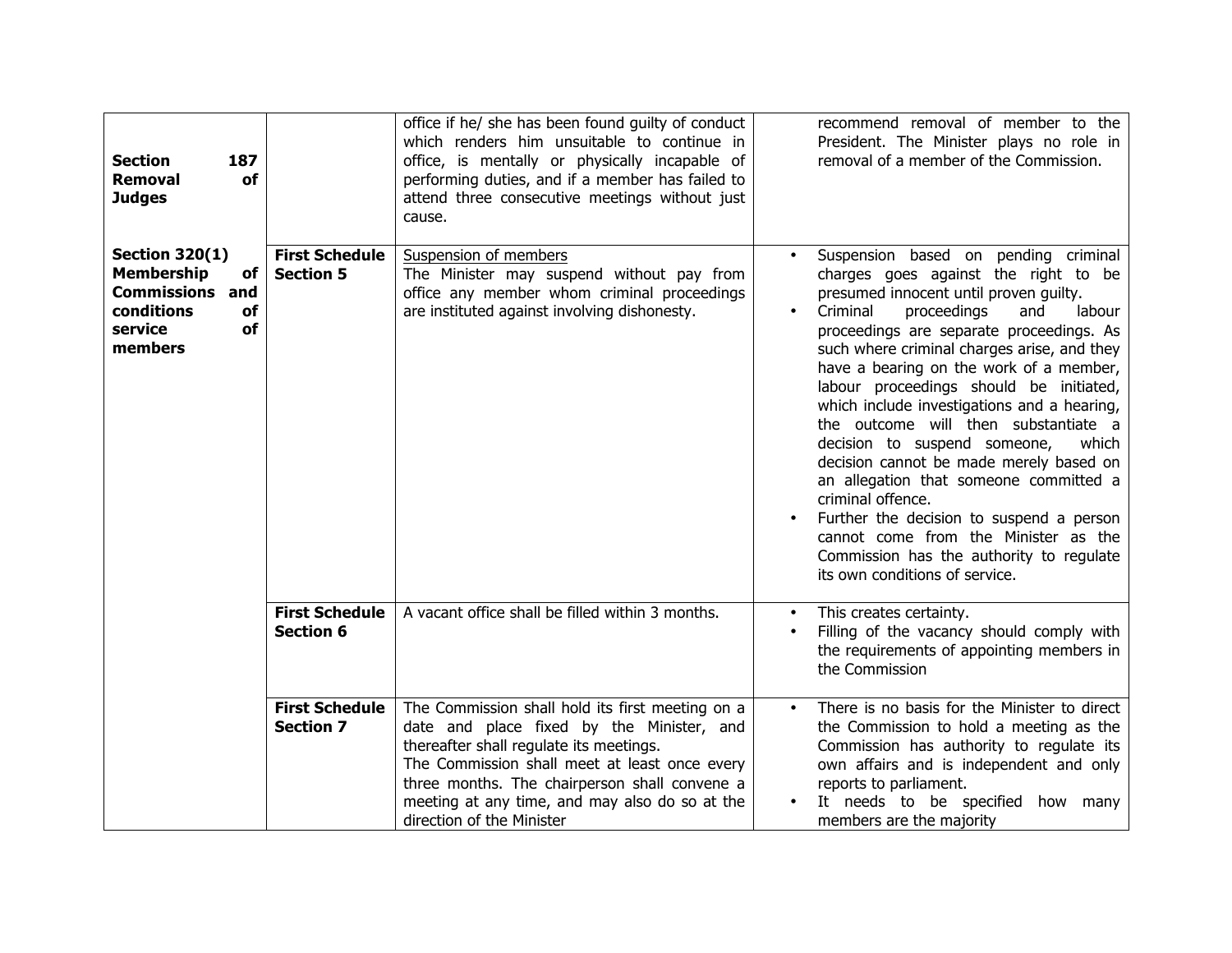|                                            | A majority of members shall form a quorum                                                                                                                                                                                                                                         |                        |                                                                                                                                                                                                                                                                                                                                                         |
|--------------------------------------------|-----------------------------------------------------------------------------------------------------------------------------------------------------------------------------------------------------------------------------------------------------------------------------------|------------------------|---------------------------------------------------------------------------------------------------------------------------------------------------------------------------------------------------------------------------------------------------------------------------------------------------------------------------------------------------------|
| <b>First Schedule</b><br><b>Section 8</b>  | Committees of Commission<br>The commission may appoint a committee for the<br>better exercise of is functions. The commission<br>retains ultimate responsibility for its functions                                                                                                | $\bullet$<br>$\bullet$ | Delegation of some functions to the<br>committees will help the commission to be<br>more effective.<br>However<br>the<br>Commission<br>remains<br>responsible for the conduct of the<br>Committee and cannot be absolved from<br>any responsibility for the performance of<br>their functions entrusted to it.                                          |
| <b>First Schedule</b><br><b>Section 9</b>  | Minutes of proceedings of commissions and<br>committees<br>Minutes shall be recorded at all meetings and<br>kept in books, and these shall be accepted as<br>prima facie evidence of the proceedings. The<br>commission shall send all copies of meetings to<br>the Minister      | $\bullet$              | Keeping of minutes will enable the<br>commission to have records of all important<br>decisions made.<br>However, the commission is independent<br>and reports to parliament, there is<br>therefore no legal basis to send reports to<br>the Minister.                                                                                                   |
| <b>First Schedule</b><br><b>Section 10</b> | Validity of decisions and acts of commission and<br>committees<br>All decisions made at a meeting by the<br>Commission remain valid even if made when<br>there was a vacancy in the commission or when<br>one of the members had been disqualified on<br>one ground or the other. |                        | This provides the binding effect of decisions<br>with certainty.                                                                                                                                                                                                                                                                                        |
| <b>Second</b><br><b>Schedule</b>           | Ancillary Powers of Commission<br>The schedule gives diverse powers to the<br>commission which include acquiring property,<br>opening bank accounts, mortgaging assets etc<br>with the approval of the Minister                                                                   | $\bullet$              | These powers are necessary for the<br>effective running of the Commission;<br>however, the Commission need not obtain<br>consent or approval from the Minister.<br>There should be some parameters for<br>corporate governance and percentages<br>should be provided for salaries benefits and<br>loans to commissioners and staff versus<br>programmes |